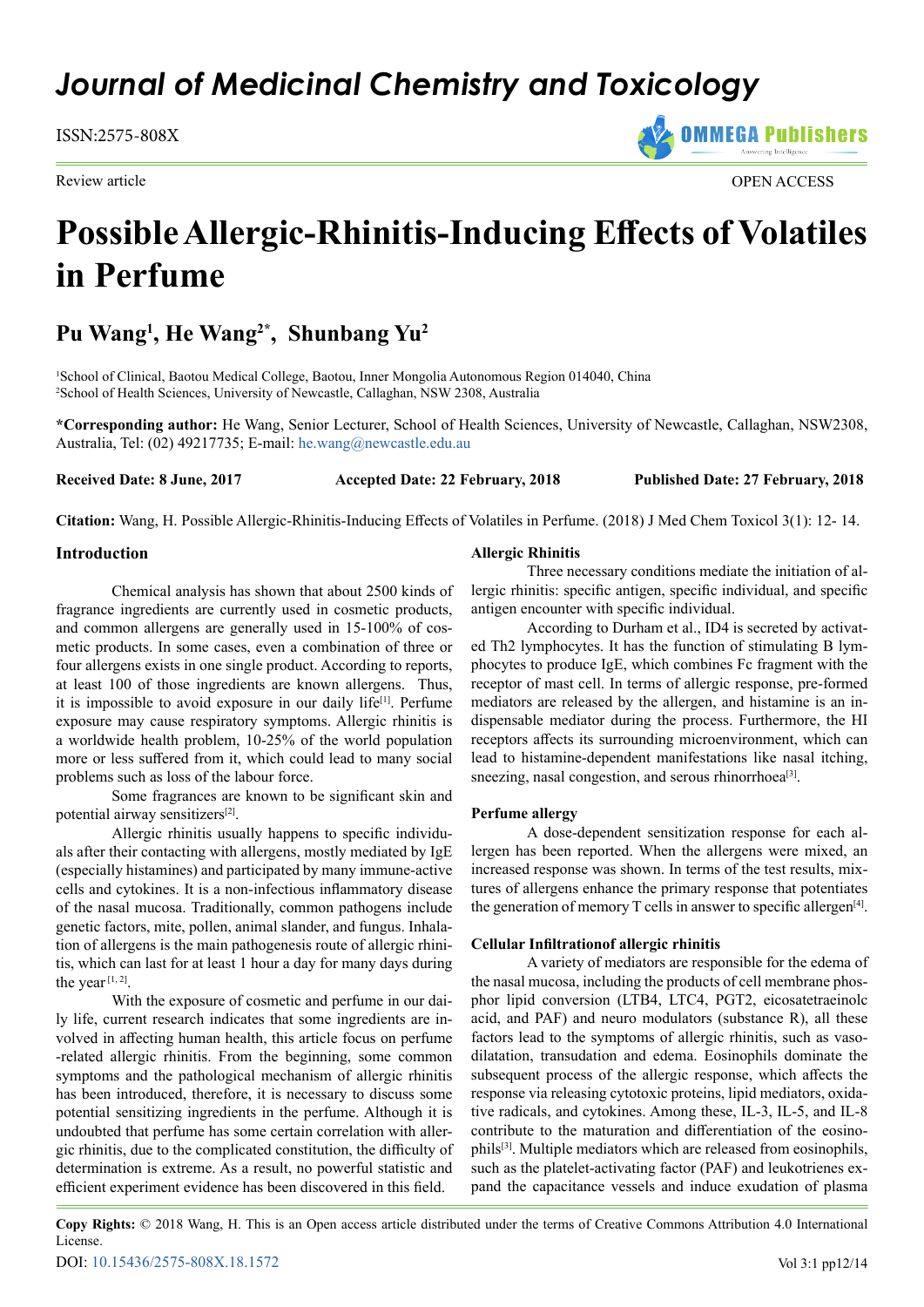

components from post capillary venues, as a consequence of nasal mucosa swelling. On the other hand, PAF accelerates the histamine-induced swelling of the nasal mucosa, while leukotriene (LT), D4, and ECP boost the histamine-mediated secretion of nasal effusion<sup>[5]</sup>. Additionally, Th2 cells play a significant role in allergic mucosal inflammation, which could lengthen the allergic response. Three crucial endothelial adhesion molecules include intercellular adhesion molecule-1 (ICAM-1), VCAM-1, and E-selectin. IL-1, tumor necrosis factor (TNF), and lipopolysaccharide can inhibit these molecules on endothelial cells<sup>[6]</sup>.

#### **Nervous domination of allergic rhinitis**

Sympathetic, parasympathetic and peripheral sensory nerves may participate in allergic rhinitis. Neuropeptide Y is a type of neither vasoconstrictor, which co-localizes with nor epinephrine in sympathetic fibers. Neuropeptide Y not only induces vasoconstriction but also strengthens the expression of intercellular adhesion molecules [6]. Olfactory receptor (or) and the olfactory cells of human olfactory receptor locates in the topside of the nasal cavity. As a type of G-protein-coupled receptor, OR recognizes scent by activating the signal transduction pathway and detecting the odorant molecules present in the surrounding environment. These receptors build up the biggest transmembrane protein family in the human genome<sup>[7]</sup>. In the process of the human olfactory response, olfactory cells and environmental substance is received and conducted by olfactory cells, and olfactory bulb (olfactory nerve) processes olfactory information, which brings sensations to the brain.

#### **Perfume-related allergic rhinitis**

Perfumes provide attractive scents to make the products more popular, owing to they are mixtures of dozens of complicated substances and natural extracts[8]. Perfumes have been proved to contain allergens of allergic rhinitis. Some volatile components of perfume can stay on the surface of clothes and skin for a long period. Therefore, if allergic rhinitis patients are allergic to any kind of ingredient, a series of allergic symptom would appear. The exposure may cause respiratory symptoms such as discomfort, difficult, or labored breathing, and coughs. The majority of symptoms are slight, but the outcomes can be serious and even affect daily activities. Possible explanations for the co-occurrence of perfume-related respiratory symptoms in HE, CA, and asthma includes genetic factors, environmental factors, physiological factors associated with inflammation, and increased general tendency to report symptoms. However, the current evidence indicates that inhalation exposure to fragrance materials in skin sensitized individuals does not cause allergic reactions in the respiratory tract<sup>[9]</sup>. Nevertheless, Elberling proposed that perfume induced a dose-dependent non-IgE mediated release of histamine from peripheral blood basophils, enhancive basophil reactivity to perfume was detected in patients with respiratory symptoms $[10]$ . Hence, the mechanism is still a controversial topic, so there is a demand that more research should explore the connection between perfume and allergic respiratory diseases, especially allergic rhinitis, which has few relevant statistics or experimental results.

#### **Respiratory allergy and allergy contact dermatitis (ACD)**

Respiratory symptoms which are related to fragrance co-occur Among the patients with asthma, contact dermatitis and/or atopic dermatitis, however, the pathophysiological mechanisms are unexplained, it is required to use antihistamine, but no efficient treatments aimed at these symptoms have yet been applied $[11]$ . Respiratory allergy is a type I hypersensitivity of the upper and lower respiratory tract to an allergen, which is mediated by IgE. by contrast, ACD is a type IV hypersensitivity which is mediated by T cells<sup>[12]</sup>. However, it has not been proved that allergic symptoms induced by inhalation exposure or ACD, since skin exposure to allergy also can stimulate immune response when with such allergens can stimulate the quality of immune response required for effective sensitization of the airways, as a consequence, It is inaccurate to take inhalation expose into consideration merely since skin exposure also could induced respiratory allergic response, although it is undoubted that sensitization can be induced in this way, the partial skin exposure to respiratory allergens can also lead to sensitization of the respiratory tract, that is to say that skin contact with such allergens can stimulate the quality of immune response needed for efficient sensitization of the airways. Therefore, when exploring the potential risks of fragrance to induce the respiratory allergic reaction, it is necessary to analyze the two routes both. Until now, few reports has been proved whether perfume ingredients have any potential to induce sensitization of the respiratory tract directly<sup>[9]</sup>.

Inhalation of high concentrations of fragrance contact allergens pose a threat to some haematogenic contact dermatitis patients, nevertheless, the changes of the respiratory tract are limited to symptoms in some subjects, which had no objective changes<sup>[2]</sup>.

#### **Knowledge gap**

Until now, the pathophysiology of perfume-related respiratory symptoms is indistinctive. Owing to its multiple chemical sensitivity, it is still a complex problem with unclear etiology[13]. As a result, few studies indicated the exact connection between perfume, allergic rhinitis, and the olfactory receptor. Additionally, which ingredients are responsible for the allergic response is still understudied. Potential sensitized ingredients include lemon extract, flavouring rose essence, especially Loral Chloroatranol, Atranol, HICC and oak moss had already been forbidden to use in perfume production. Without a doubt, the safety of perfume ingredients is the first critical factor for the cosmetics industry; the perfume manufacturers have the responsibility to handle stricter and safer production technology to meet the increasing needs of public. More studies should as well focus on the analysis of separated ingredients with high-risk of respiratory sensitization. In conclusion, further research needs to focus on investigating the gaps between perfume and allergic rhinitis.

**Conflict of interest:** The authors declare no conflict of interest.

#### **References**

1. Johansen, J.D. Fragrance contact allergy: a clinical review. (2003) Am J Clin Dermatol 4(11): 789-798. Pubmed│Crossref[│Others](https://link.springer.com/article/10.2165/00128071-200304110-00006)